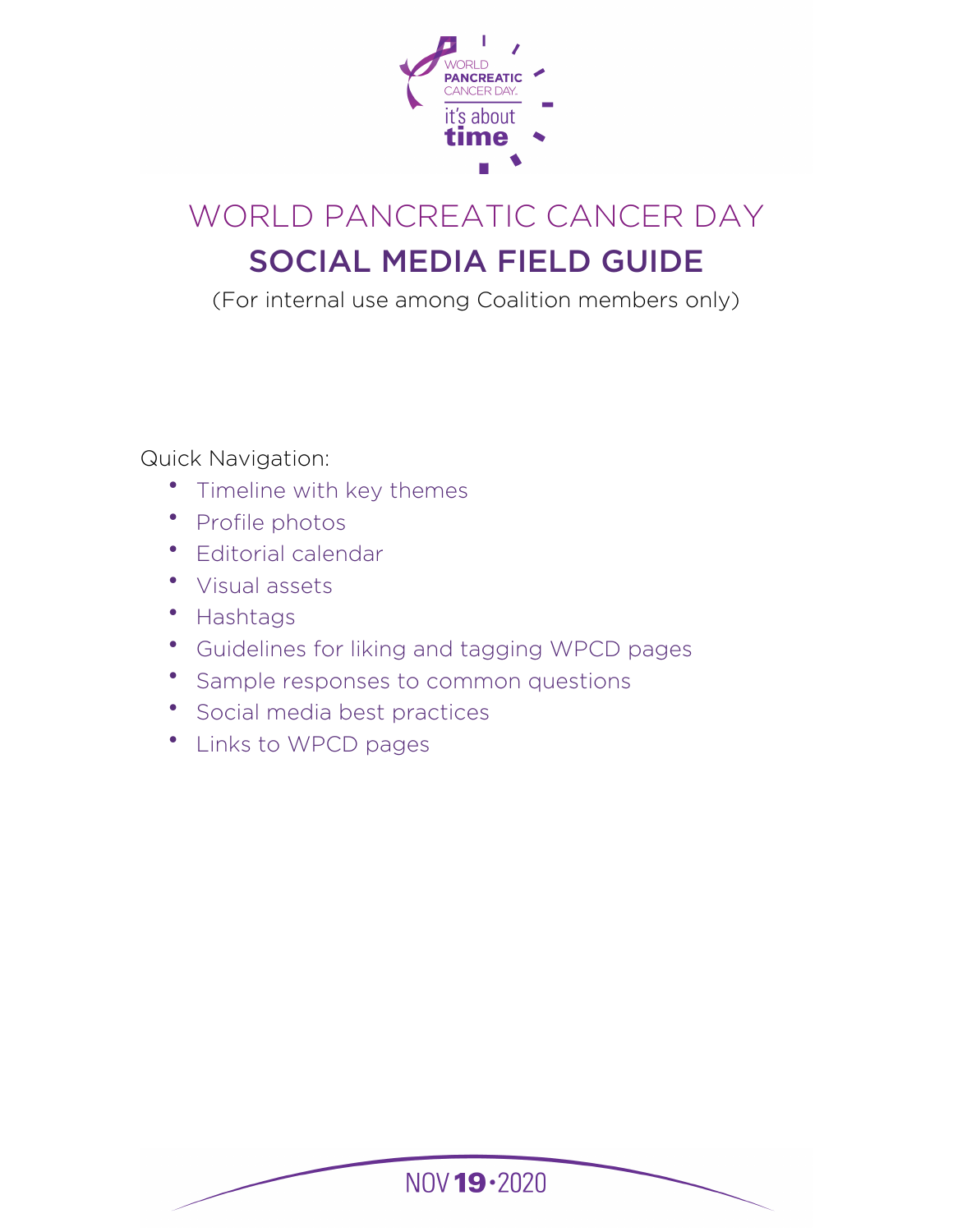

## <span id="page-1-0"></span>Timeline with Key Themes

The following outlines the content that will be posted to World Pancreatic Cancer Day (WPCD) social media pages:

## • Oct. 15 – 31: Re-engage Audiences

- o Re-introduce the WPCD theme "It's About Time" and share the call-to-action (know the symptoms and risks of pancreatic cancer)
- o Share important statistics about pancreatic cancer
- o Educate people about the symptoms and risks of pancreatic cancer, leveraging campaign social graphics
- o Invite people to follow all WPCD social media and upload a profile picture with the [Facebook Frame](http://www.facebook.com/profilepicframes/?selected_overlay_id=765780474266348)
- o Invite people to reach out to local officials to light a building purple

#### • Nov. 1 – 12: Educate Audiences

- o Share the "It's About Time" video (please wait for WPCD to post the video first on Friday, October 30th before sharing on your own organization's channels)
- o Educate people about the symptoms and risks of pancreatic cancer, leveraging campaign social graphics
- o Emphasize how people can get involved on WPCD ([Time For](http://wpcd.worldpancreaticcancercoalition.org/world-pancreatic-cancer-day/time-for-action/)  [Action\)](http://wpcd.worldpancreaticcancercoalition.org/world-pancreatic-cancer-day/time-for-action/)
- o Share personal testimonials (from members of WPCC and your organization) and ask your followers to share their stories

#### • Nov. 12 – 19: Empower Audiences

- o Countdown to WPCD (one week)
- o Remind people to follow WPCD pages
- o Ask your followers to change their profile and cover images
- o Describe how people can get involved on Thursday, Nov. 19 and encourage them to use the [Facebook Frame](http://www.facebook.com/profilepicframes/?selected_overlay_id=765780474266348)
- o Continue sharing personal testimonials and ask your followers to do the same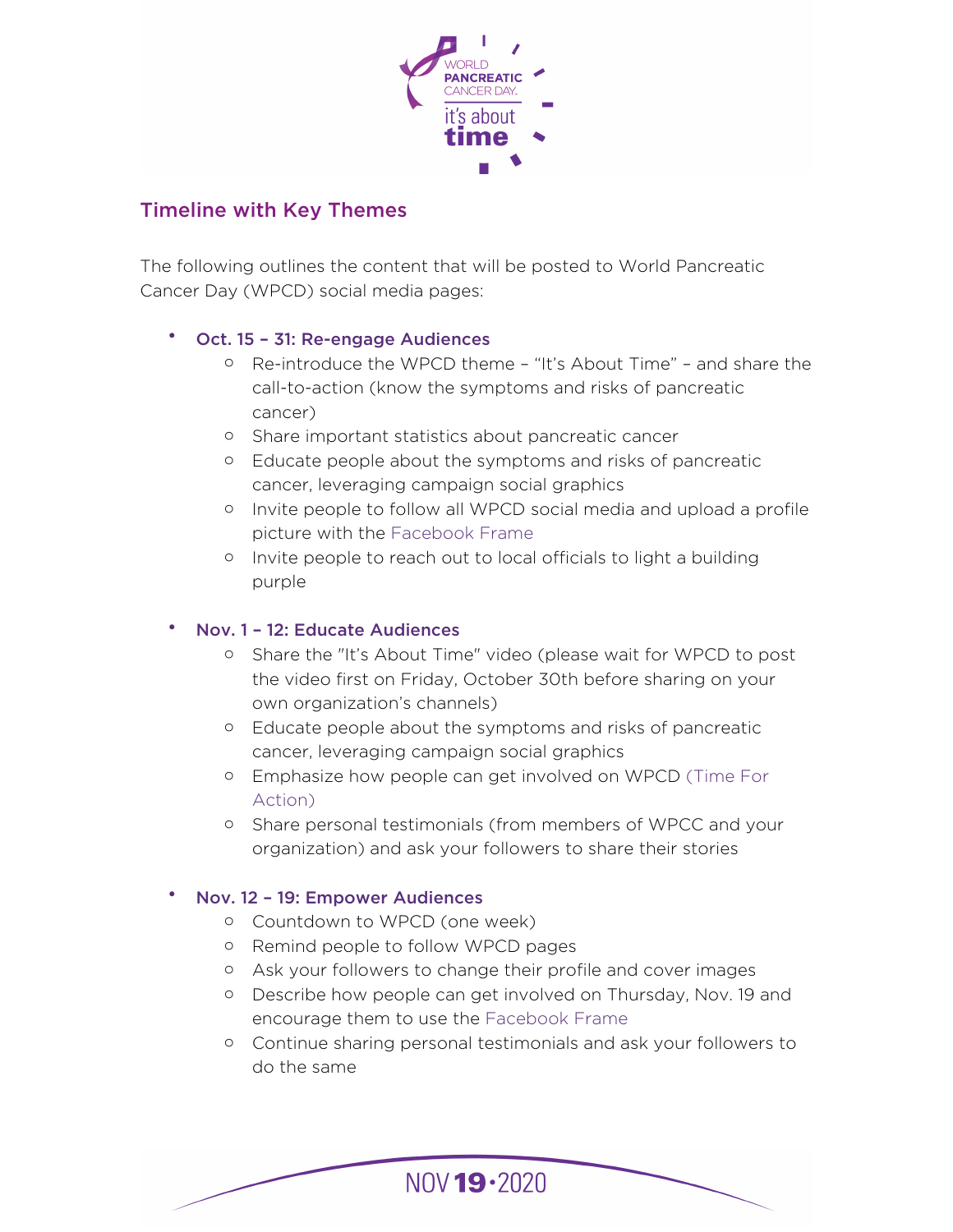

## • Nov. 19 (WPCD): Activate Audiences

- o Announce that it is WPCD and engage with WPCD pages and content on social media (e.g. like, share and comment on posts)
- o Encourage followers to show their support by sharing testimonials, switching their social cover image, using the WPCD [Facebook Frame](http://www.facebook.com/profilepicframes/?selected_overlay_id=765780474266348) and posting on their personal pages
- o Ask followers to share campaign assets to spread the word (e.g. social graphics, "It's About Time" video)
- Nov. 20 27: Applaud Audiences
	- o Thank the community for their involvement and support
	- o Share any compelling statistics from the day itself
	- o Ask for help to keep the momentum going

# <span id="page-2-0"></span>**Profile Photos**

To create widespread awareness of WPCD, we encourage you to temporarily change your cover photos (Facebook and Twitter) and profile photos (Facebook, Twitter and Instagram) and use the [Facebook Frame](http://www.facebook.com/profilepicframes/?selected_overlay_id=765780474266348). WPCD cover and profile photos are available at

[wpcd.worldpancreaticcancercoalition.org/downloads](http://wpcd.worldpancreaticcancercoalition.org/downloads).

## <span id="page-2-1"></span>**Editorial Calendar**

WPCC has provided an editorial calendar with draft posts for Facebook, Twitter, and Instagram that you are welcome to use on your personal and organization social media channels. You will find a link to the editorial calendar here: [wpcd.worldpancreaticcancercoalition.org/downloads](http://wpcd.worldpancreaticcancercoalition.org/downloads).

This content is designed to educate audiences about pancreatic cancer, encourage participation in the Facebook event, ask people to share the signs and symptoms of pancreatic cancer, drive traffic to the WPCC website, and inspire people to take action on WPCD.

You can either upload the content directly to your organization's pages or share the content posted by WPCD to your own pages.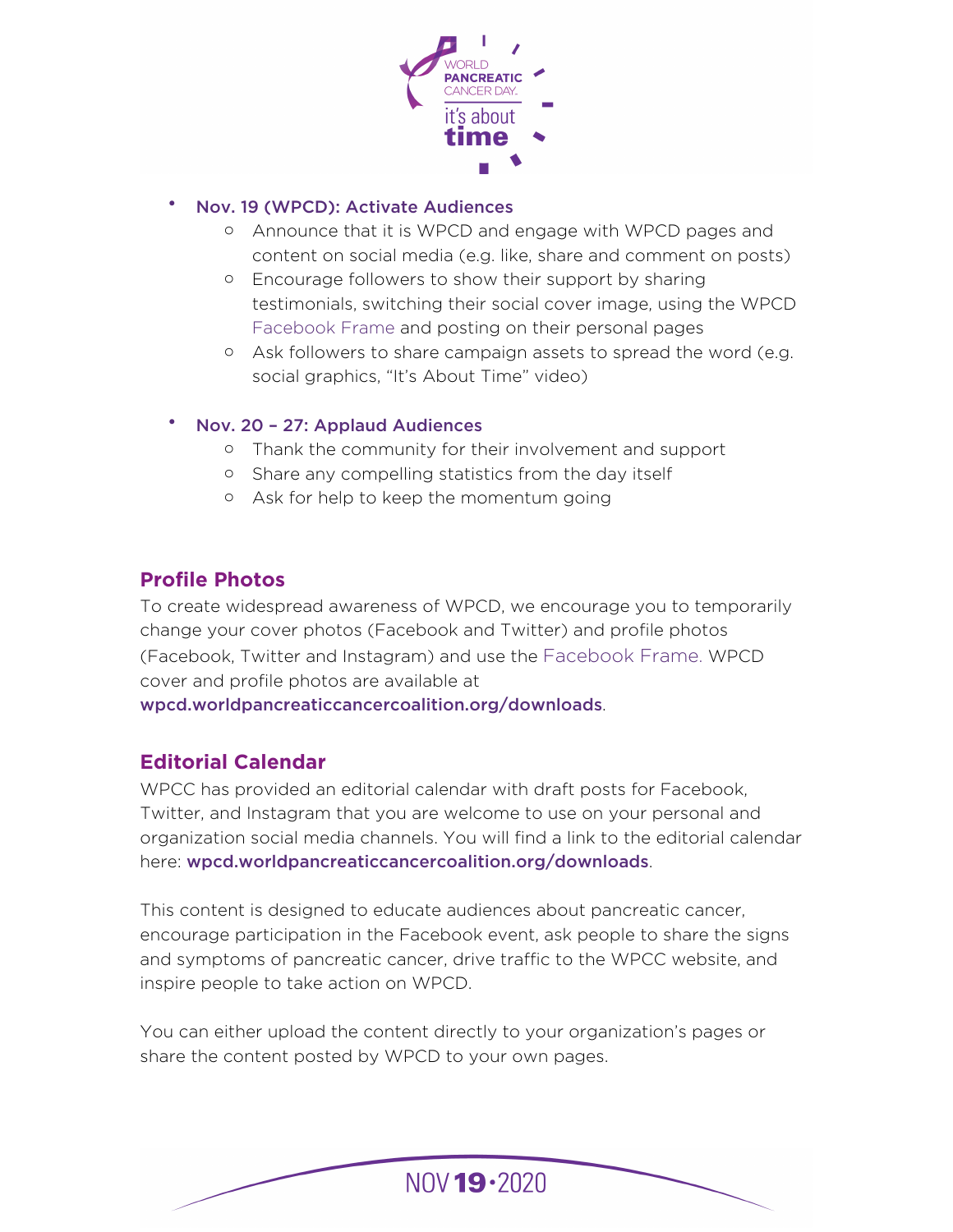

To share posted content to your page, simply click "Share" on Facebook posts and "Retweet" on Twitter posts. You may also choose to use a smartphone app like "Repost" to share WPCD content to your Instagram page.

# <span id="page-3-0"></span>**Visual Assets**

You can also leverage campaign assets to create original content for your organization's social pages. Available assets can be found here at

[wpcd.worldpancreaticcancercoalition.org/downloads](http://wpcd.worldpancreaticcancercoalition.org/downloads). and include:

- WPCD logos (please use the logos in accordance with the brand guidelines which are also available on the website)
- WPCD cover and profile photos for Facebook, Twitter, and Instagram
- [Facebook Frame](http://www.facebook.com/profilepicframes/?selected_overlay_id=765780474266348)
- WPCD 2020 social media graphics that highlight the symptoms of pancreatic cancer
- WPCD 2020 It's About Time video
- Pancreatic Cancer symptom logos and poster
- Customizable "I Make Time For. . ." sign
- Printable coloring sheets
- WPCD 2020 Proclamation Guide
- Celebrity Influencer Engagement Guide
- Frequently Asked Questions Guide
- Light It Purple Guide and Letter Template
- WPCD 2020 Brand Guide
- WPCD 2020 Planning Guide
- WPCD 2020 Messaging Guide
- Instructions for securing user-generated content that can be shared on your social media channels

**Note:** Customizable materials to support media outreach, including a media advisory, global press release and a templated press release are also available at [wpcd.worldpancreaticcancercoalition.org/downloads](http://wpcd.worldpancreaticcancercoalition.org/downloads). These are not intended to be shared on social media but can also be leveraged by your organization to bring visibility to your WPCD efforts.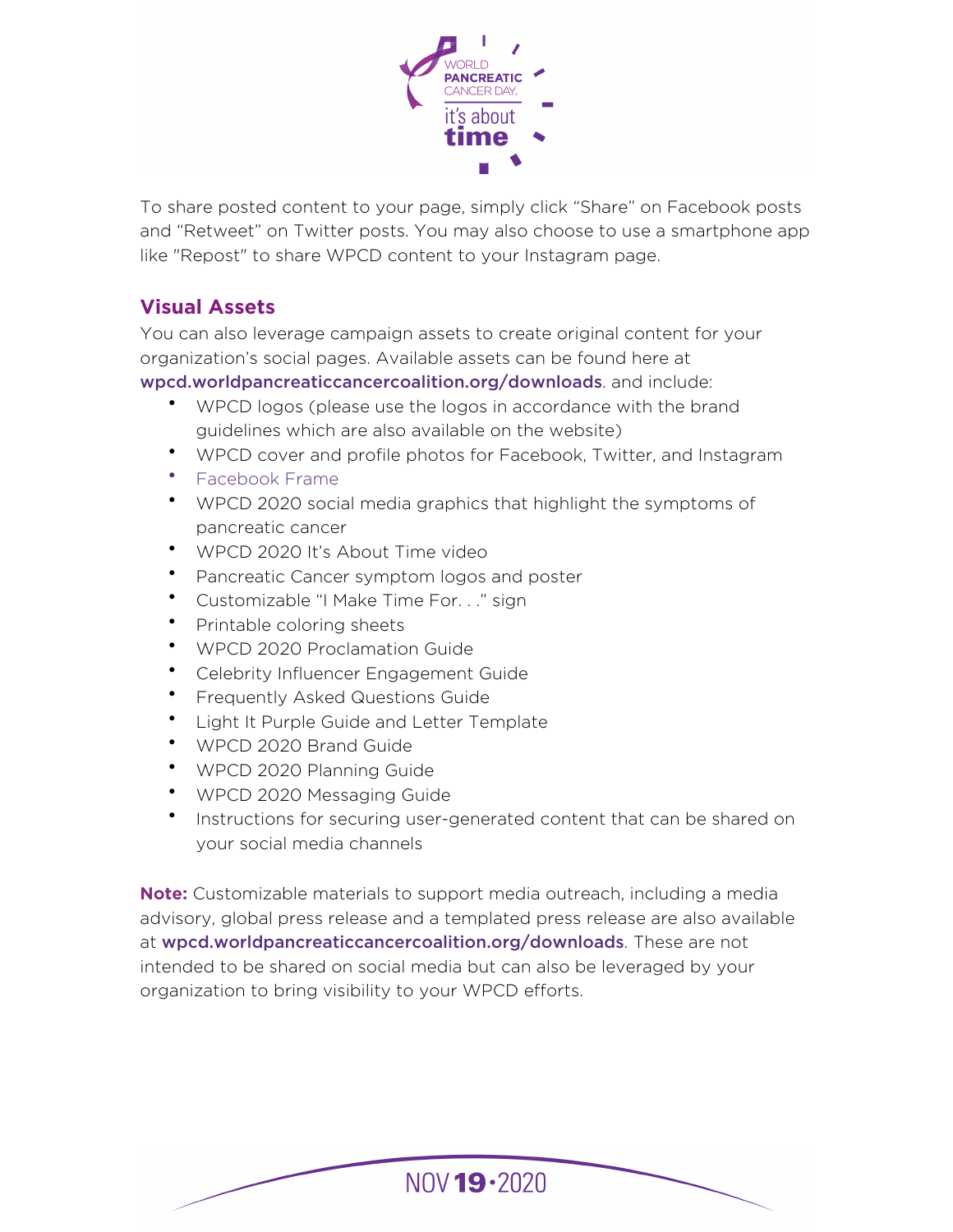

## <span id="page-4-0"></span>**Hashtags**

The official hashtags of World Pancreatic Cancer Day are #WPCD and #ItsAboutTime. Please use these hashtags in as many of your social media posts as possible, from Facebook to Twitter and Instagram. This is especially important as we post in various languages around the world. We understand that you may want to use a variety of other hashtags – most notably #PancreaticCancer, #EarlyDetection and #WorldPancreaticCancerDay. This is acceptable; however, please note that the official hashtags help unite all participating countries and languages.

# <span id="page-4-1"></span>**Guidelines for Liking and Tagging WPCD pages**

#### How to like WPCD social pages

Please "like" the WPCD Facebook page (www.facebook.com/worldpancreaticcancerday) and follow on Twitter @worldpcc (twitter.com/ worldpcc) and Instagram @worldpancreatic (www.instagram.com/worldpancreatic). On Facebook, you are also encouraged to "like" the page as your own organization's page. You can do this by clicking the button with three dots next to "Share" in the lower right corner of the page's cover photo, then clicking "Like As Your Page" and selecting the appropriate page.



#### How to tag WPCD social pages

We encourage all partner organizations to tag WPCD's social media pages in your posts as often as possible. Not only does this help drive more views to social content and [wpcd.worldpancreaticcancercoalition.org](http://wpcd.worldpancreaticcancercoalition.org). but tagging another brand in your page's posts will increase your own organic reach and engagement.

Facebook — When posting about and using the words "World Pancreatic Cancer Day," please tag the Facebook page. You can do this by typing the "@" symbol

@world pancreatic **World Pancreatic Cancer Day** 26K like this  $\circ$  Dh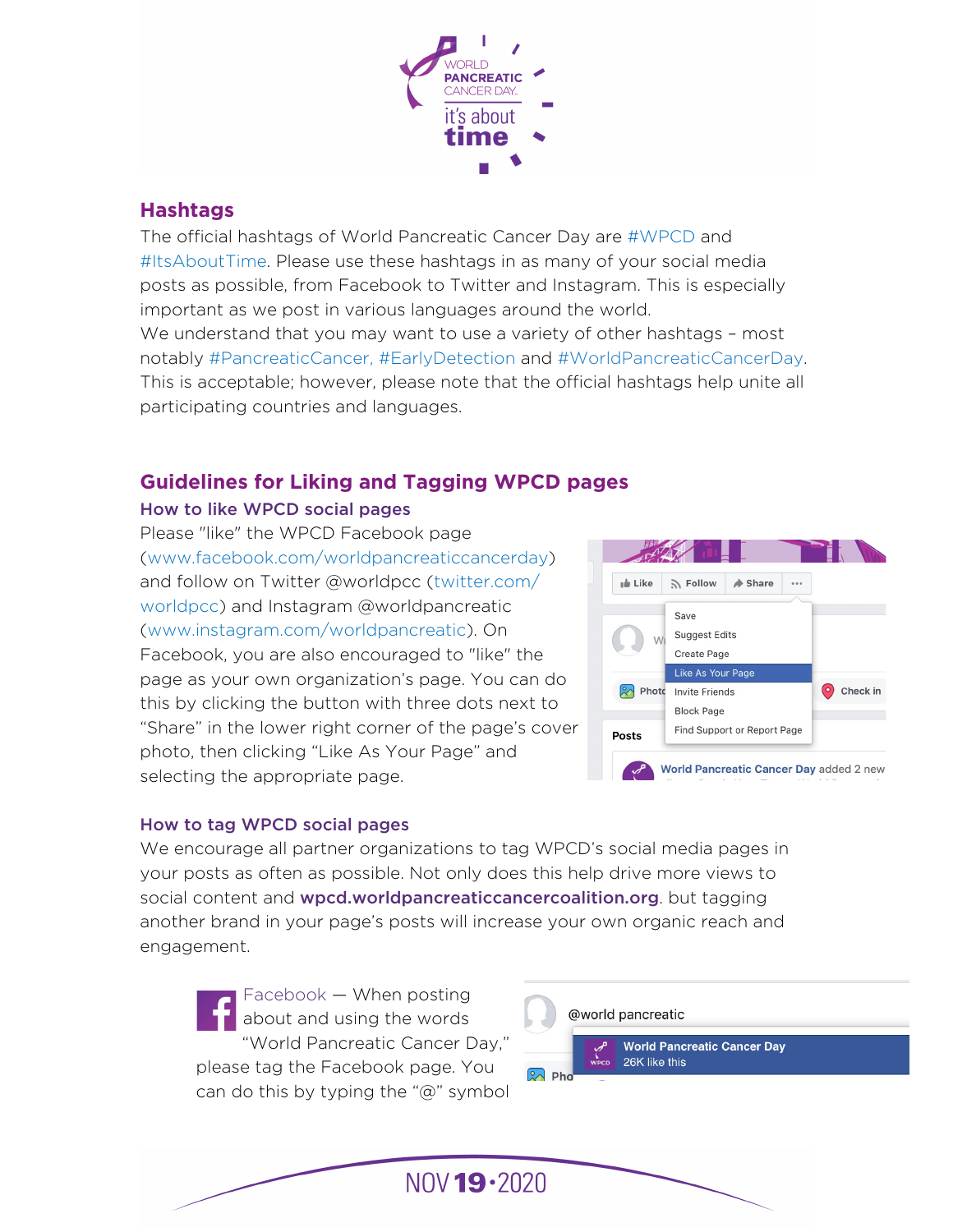

and then typing out "World Pancreatic Cancer Day" until the page appears in the drop-down menu; select the page, and the tag will appear in the copy of your post. If you have already liked the page as your page, it is more likely to appear quickly in the drop-down menu as you type.

Twitter — When posting about WPCD, please tag @WorldPCC in your tweets as often as possible. Tagging the WPCD account can simply take the form of adding @WorldPCC at the end of your tweet. You can also tag @WorldPCC in your photos if you choose to include photos in your tweet. This makes it easier for the WPCD team to find and share your organization's content!

Instagram — When posting about WPCD, please tag  $\boxed{0}$ @WorldPancreatic in the captions of your photos and the photos themselves. There is no character limit with Instagram, so brevity is not as much of a concern. Hashtags are also more plentiful on Instagram, and stakeholder organizations are encouraged to use a variety of relevant hashtags in addition to #WPCD and #ItsAboutTime.

o Helpful hint: If you will be "pushing" your Instagram post to Twitter, you may want to include only the one or two most important @mentions (@WorldPCC) and hashtags (#WPCD) in the caption. Post your image or video on Instagram, and then go back and add a comment to your post with more pancreatic cancer-related hashtags. This allows you to add more hashtags without those hashtags cluttering your tweet.

## <span id="page-5-0"></span>**Sample Responses to Common Questions**

Below is a collection of sample responses you may wish to use if followers comment or ask questions about WPCD on your own organization's social pages. Feel free to customize and use your unique brand voice to make each response true to your organization. For a more extensive FAQ, visit [wpcd.worldpancreaticcancercoalition.org/downloads](http://wpcd.worldpancreaticcancercoalition.org/downloads)

- What is World Pancreatic Cancer Day?
	- o World Pancreatic Cancer Day brings people from around the world together to highlight the need for greater awareness,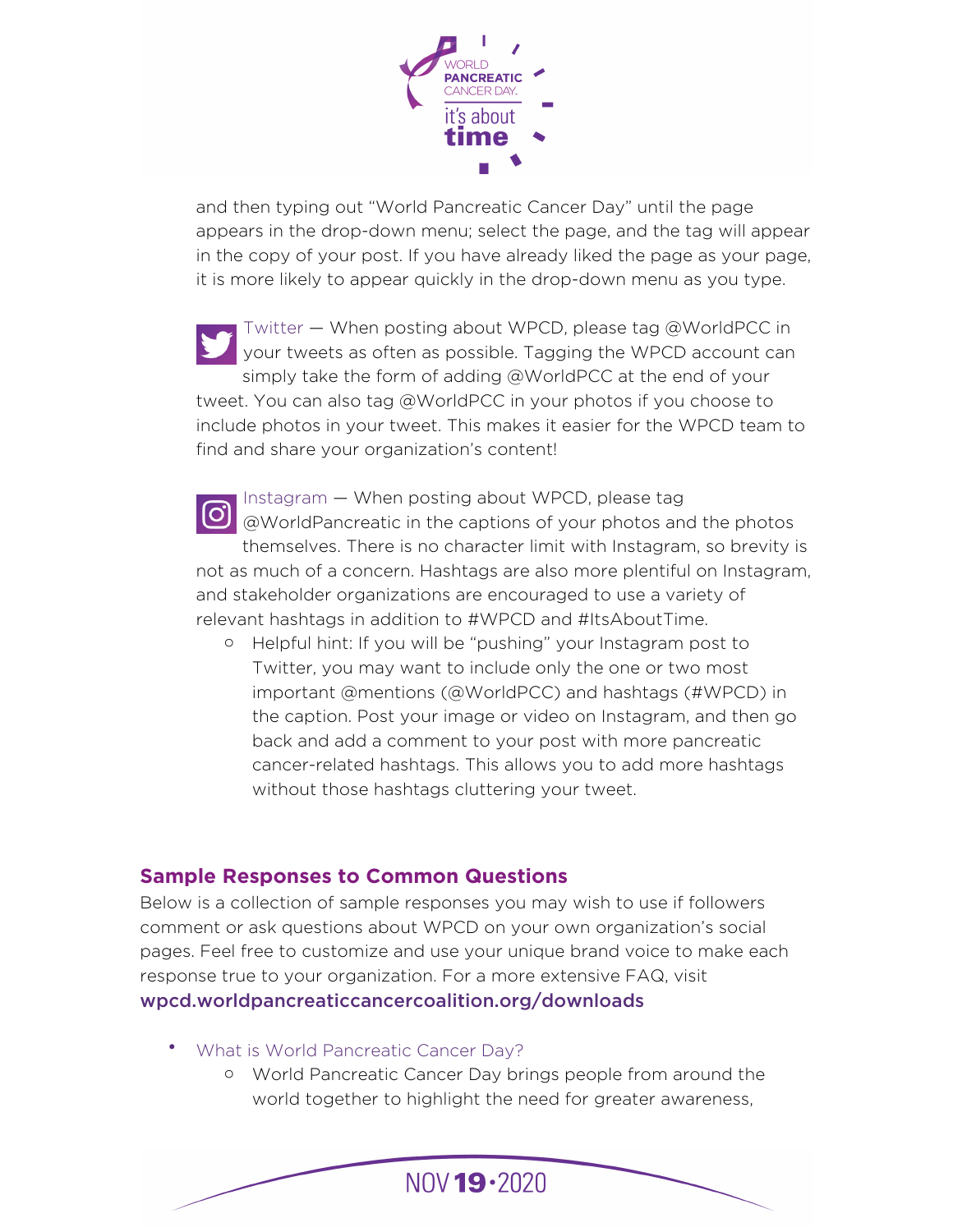

funding and research for pancreatic cancer. Learn more at [wpcd.worldpancreaticcancercoalition.org](http://wpcd.worldpancreaticcancercoalition.org).

- How bad is pancreatic cancer compared with other types of cancer?
	- o Pancreatic cancer has the lowest survival rate among all major cancers. Every day, more than 1,257 people worldwide will be diagnosed with pancreatic cancer, and an estimated 1,184 will die from the disease. Learn more at

[wpcd.worldpancreaticcancercoalition.org](http://wpcd.worldpancreaticcancercoalition.org).

- Why is the day November 19?
	- November is Pancreatic Cancer Awareness Month and the third Thursday of November is the day we have selected to maximize participation around the world.
- What can I do to support World Pancreatic Cancer Day?
	- o The best way to get involved is to share information on social media to help inform family, friends and coworkers about the symptoms and risks of pancreatic cancer. We also encourage you to wear purple on Thursday, Nov. 19. Learn more at [wpcd.worldpancreaticcancercoalition.org/world-pancreatic](http://wpcd.worldpancreaticcancercoalition.org/world-pancreatic-cancer-day/time-for-action)[cancer-day/time-for-action](http://wpcd.worldpancreaticcancercoalition.org/world-pancreatic-cancer-day/time-for-action)
- Why is it important to share the symptoms and risks?
	- o Currently, there is no standard screening test or early detection method for pancreatic cancer, although some are in development. That's why knowing the symptoms and risks remains key to an early diagnosis.
- How do I get involved?
	- o Visit [wpcd.worldpancreaticcancercoalition.org](http://wpcd.worldpancreaticcancercoalition.org) to get involved and find a local organization to connect with.
- Is this a recurring event?
	- o Yes! World Pancreatic Cancer Day occurs every year on the third Thursday of November. For more info, visit [wpcd.worldpancreaticcancercoalition.org](http://wpcd.worldpancreaticcancercoalition.org)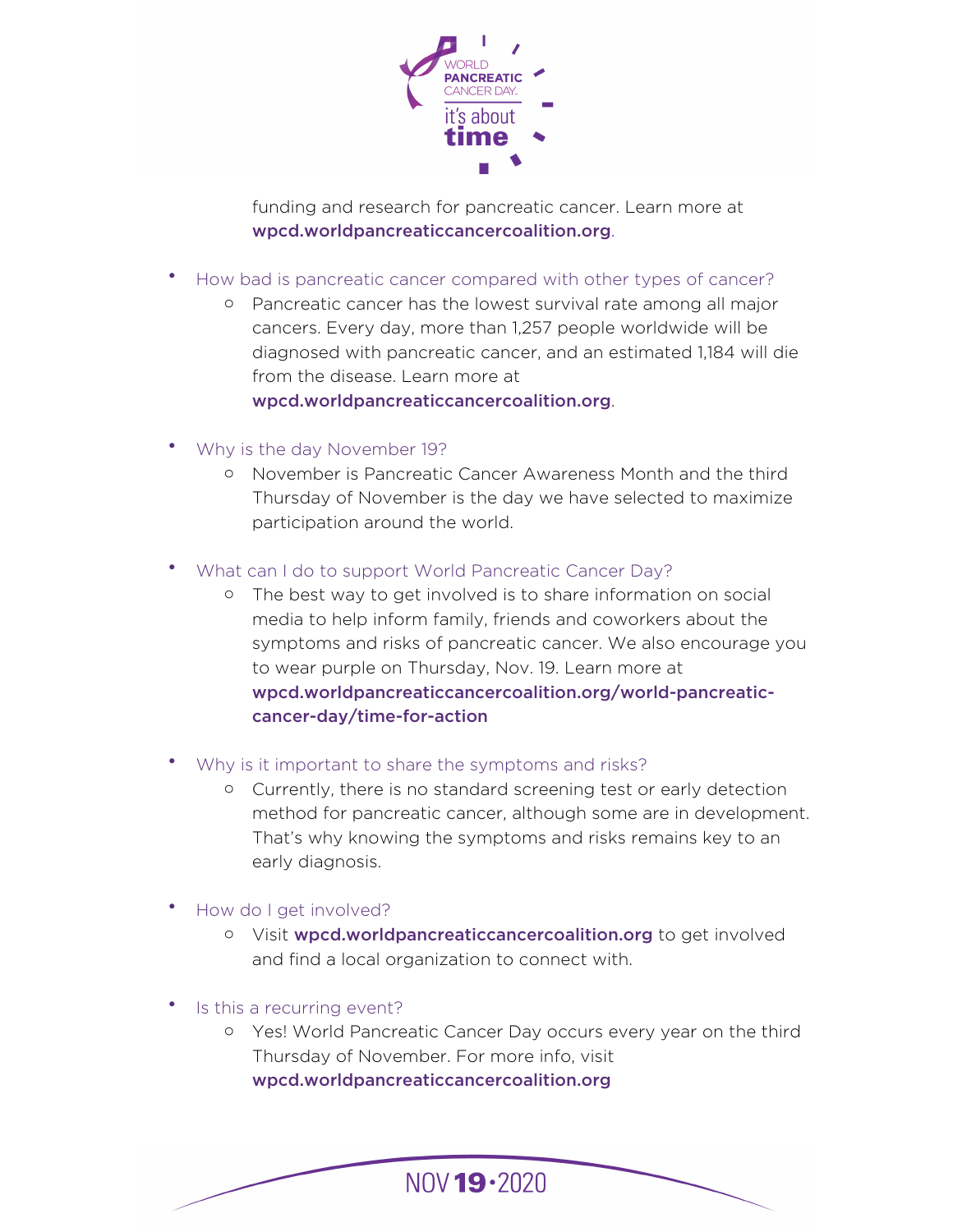

## <span id="page-7-0"></span>**Social Media Best Practices**

#### Be human and conversational.

• When the tone of your social media posts feels authentic and informal. followers are more likely to engage. Followers also appreciate when a brand "likes," "favorites" and responds to their posts or comments. If you are managing an organization's page, don't be shy about engaging and interacting!

#### Tell a story.

• We highly encourage you to share personal testimonials of why you and your organization "Demand Better" to personalize the need for more pancreatic cancer awareness, research and early detection. People are looking for content that they can easily consume during their daily routines, so keep videos brief and add color to the story you are telling!

#### Add your own commentary when sharing another page's content.

• When you share another page's post, the original post copy will be shared as well, so there is no need to duplicate the description. Instead, briefly share your organization's thoughts about the post topic. Example: "We are excited to join this global movement and #DemandBetter for patients! Join us on #WPCD!"

#### Be social with other pages.

• Keep the social in social media. Tagging other pages increases your own organic reach and engagement.

#### Add authenticity with real-time engagement.

• With Facebook Live, Instagram Stories and Twitter, you have the benefit of engaging with people in real-time. Don't forget to thank your viewers for engaging with you and sharing their stories.

## <span id="page-7-1"></span>**Links to WPCD Pages**

• Facebook<https://www.facebook.com/worldpancreaticcancerday>

- Twitter<https://twitter.com/worldpcc>
- Instagram <http://instagram.com/worldpancreatic>
- Website [www.worldpancreaticcancercoalition.org/wpcd](http://www.worldpancreaticcancercoalition.org/wpcd)